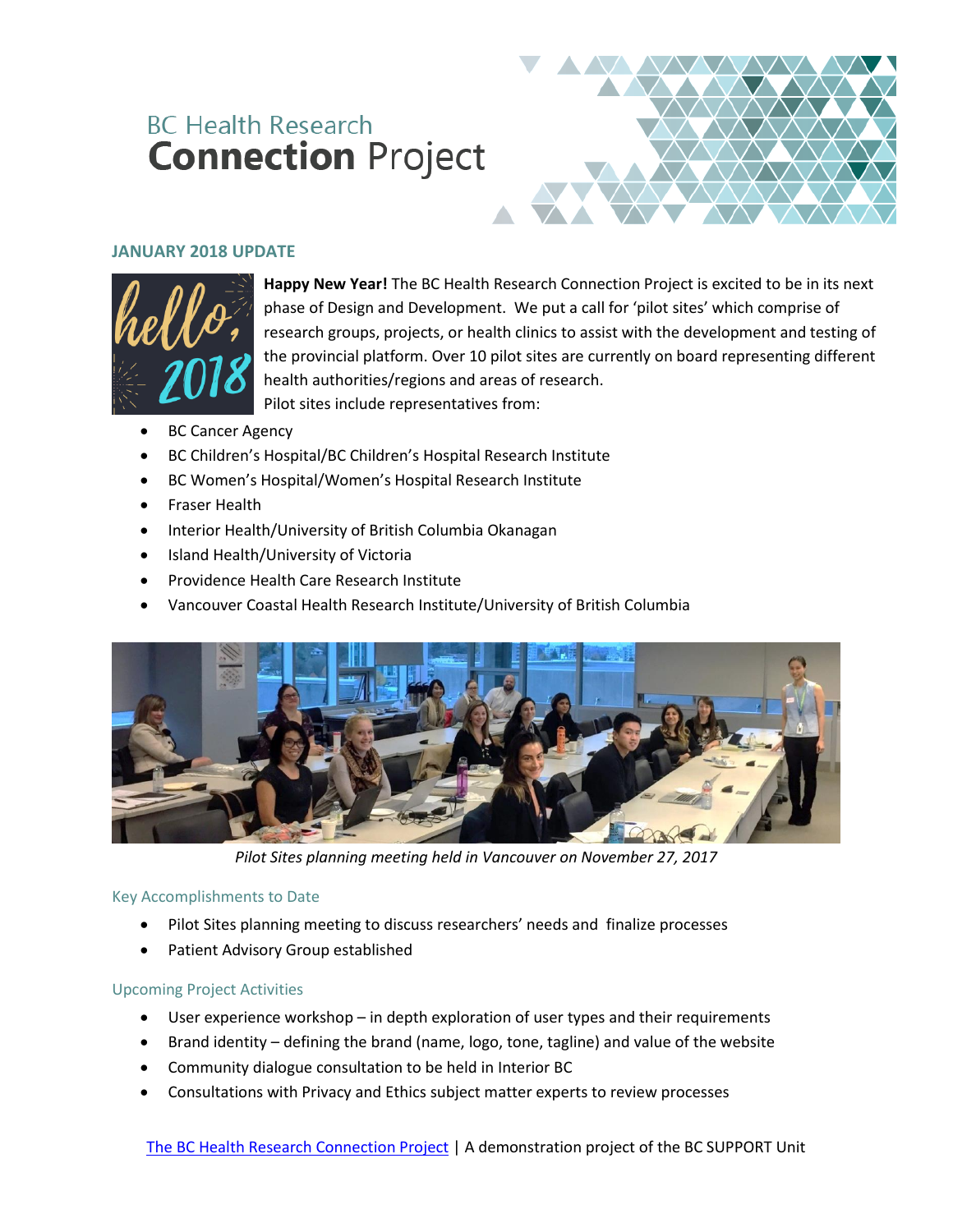#### Year in Review

A review of the project's major activities and milestones in 2017.

**2017**

**January** Researcher stakeholder meeting and feedback report

**April** Define requirements, draft project plan documents **May** 



**June** Community Dialogue, Vancouver



**February** Project Working Group kick off meeting

Over 25 interviews conducted with researchers across BC



**July** Community Dialogue, Surrey



**August** Community Dialogue, Victoria **Community Dialogue, Victoria** 



Community Dialogue (youth), Vancouver

**November** Carrier Sekani Family Services research committee consultation, Prince George, and Pilot Sites planning meeting, Vancouver

**December** Contracts finalized, website kick off meeting